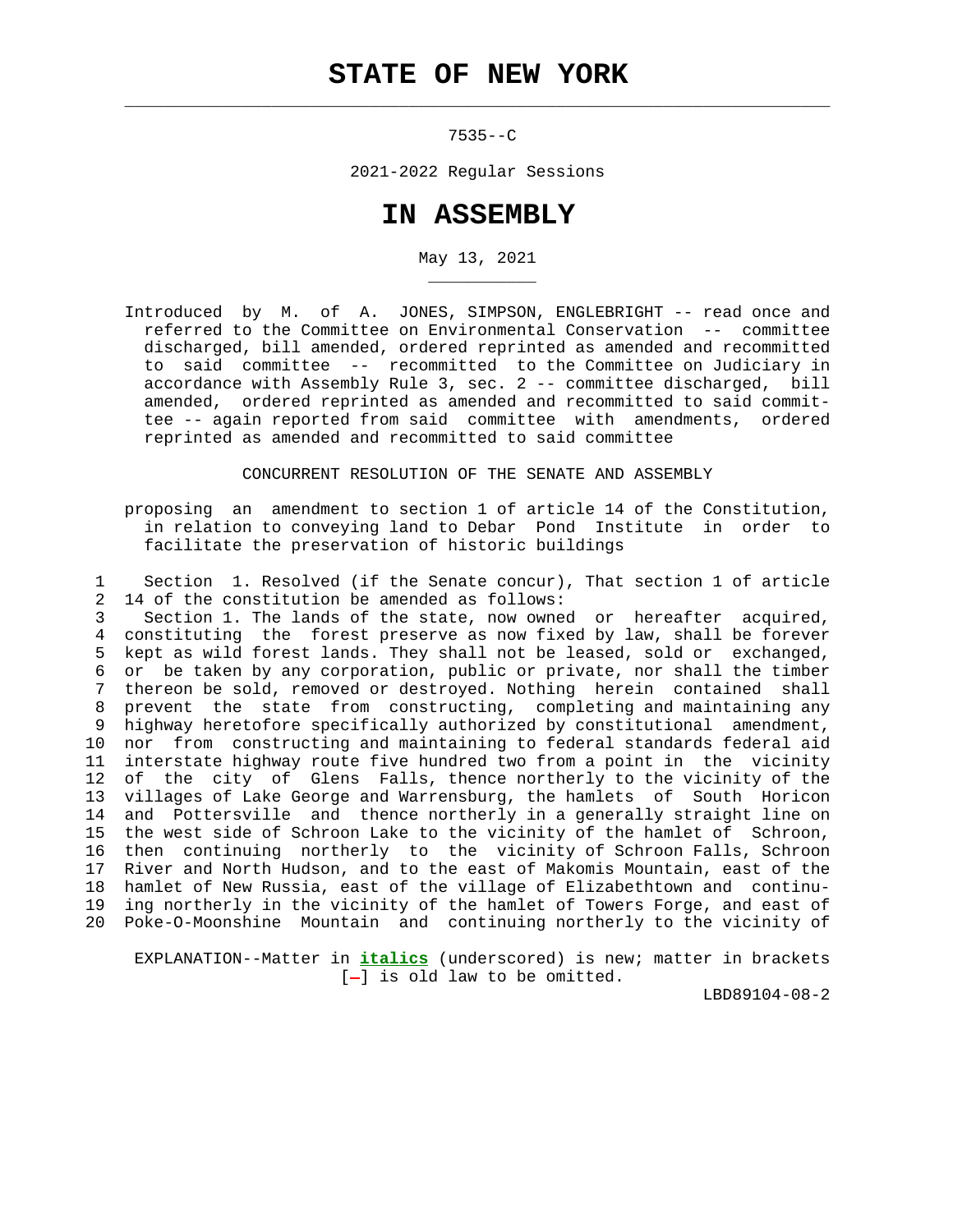1 the village of Keeseville and the city of Plattsburgh, all of the afore- 2 said taking not to exceed a total of three hundred acres of state forest 3 preserve land, nor from constructing and maintaining not more than twen- 4 ty-five miles of ski trails thirty to two hundred feet wide, together 5 with appurtenances thereto, provided that no more than five miles of 6 such trails shall be in excess of one hundred twenty feet wide, on the 7 north, east and northwest slopes of Whiteface Mountain in Essex county, 8 nor from constructing and maintaining not more than twenty-five miles of 9 ski trails thirty to two hundred feet wide, together with appurtenances<br>10 thereto, provided that no more than two miles of such trails shall be in thereto, provided that no more than two miles of such trails shall be in 11 excess of one hundred twenty feet wide, on the slopes of Belleayre Moun- 12 tain in Ulster and Delaware counties and not more than forty miles of 13 ski trails thirty to two hundred feet wide, together with appurtenances 14 thereto, provided that no more than eight miles of such trails shall be 15 in excess of one hundred twenty feet wide, on the slopes of Gore and 16 Pete Gay mountains in Warren county, nor from relocating, reconstructing 17 and maintaining a total of not more than fifty miles of existing state 18 highways for the purpose of eliminating the hazards of dangerous curves 19 and grades, provided a total of no more than four hundred acres of 20 forest preserve land shall be used for such purpose and that no single 21 relocated portion of any highway shall exceed one mile in length. 22 Notwithstanding the foregoing provisions, the state may convey to the 23 village of Saranac Lake ten acres of forest preserve land adjacent to 24 the boundaries of such village for public use in providing for refuse 25 disposal and in exchange therefore the village of Saranac Lake shall 26 convey to the state thirty acres of certain true forest land owned by 27 such village on Roaring Brook in the northern half of Lot 113, Township 28 11, Richards Survey. Notwithstanding the foregoing provisions, the state 29 may convey to the town of Arietta twenty-eight acres of forest preserve 30 land within such town for public use in providing for the extension of 31 the runway and landing strip of the Piseco airport and in exchange 32 therefor the town of Arietta shall convey to the state thirty acres of 33 certain land owned by such town in the town of Arietta. Notwithstanding 34 the foregoing provisions and subject to legislative approval of the 35 tracts to be exchanged prior to the actual transfer of title, the state, 36 in order to consolidate its land holdings for better management, may 37 convey to International Paper Company approximately eight thousand five 38 hundred acres of forest preserve land located in townships two and three 39 of Totten and Crossfield Purchase and township nine of the Moose River 40 Tract, Hamilton county, and in exchange therefore International Paper 41 Company shall convey to the state for incorporation into the forest 42 preserve approximately the same number of acres of land located within 43 such townships and such County on condition that the legislature shall 44 determine that the lands to be received by the state are at least equal 45 in value to the lands to be conveyed by the state. Notwithstanding the 46 foregoing provisions and subject to legislative approval of the tracts 47 to be exchanged prior to the actual transfer of title and the conditions 48 herein set forth, the state, in order to facilitate the preservation of 49 historic buildings listed on the national register of historic places by 50 rejoining an historic grouping of buildings under unitary ownership and 51 stewardship, may convey to Sagamore Institute Inc., a not-for-profit 52 educational organization, approximately ten acres of land and buildings 53 thereon adjoining the real property of the Sagamore Institute, Inc. and 54 located on Sagamore Road, near Raquette Lake Village, in the Town of 55 Long Lake, county of Hamilton, and in exchange therefor; Sagamore Insti- 56 tute, Inc. shall convey to the state for incorporation into the forest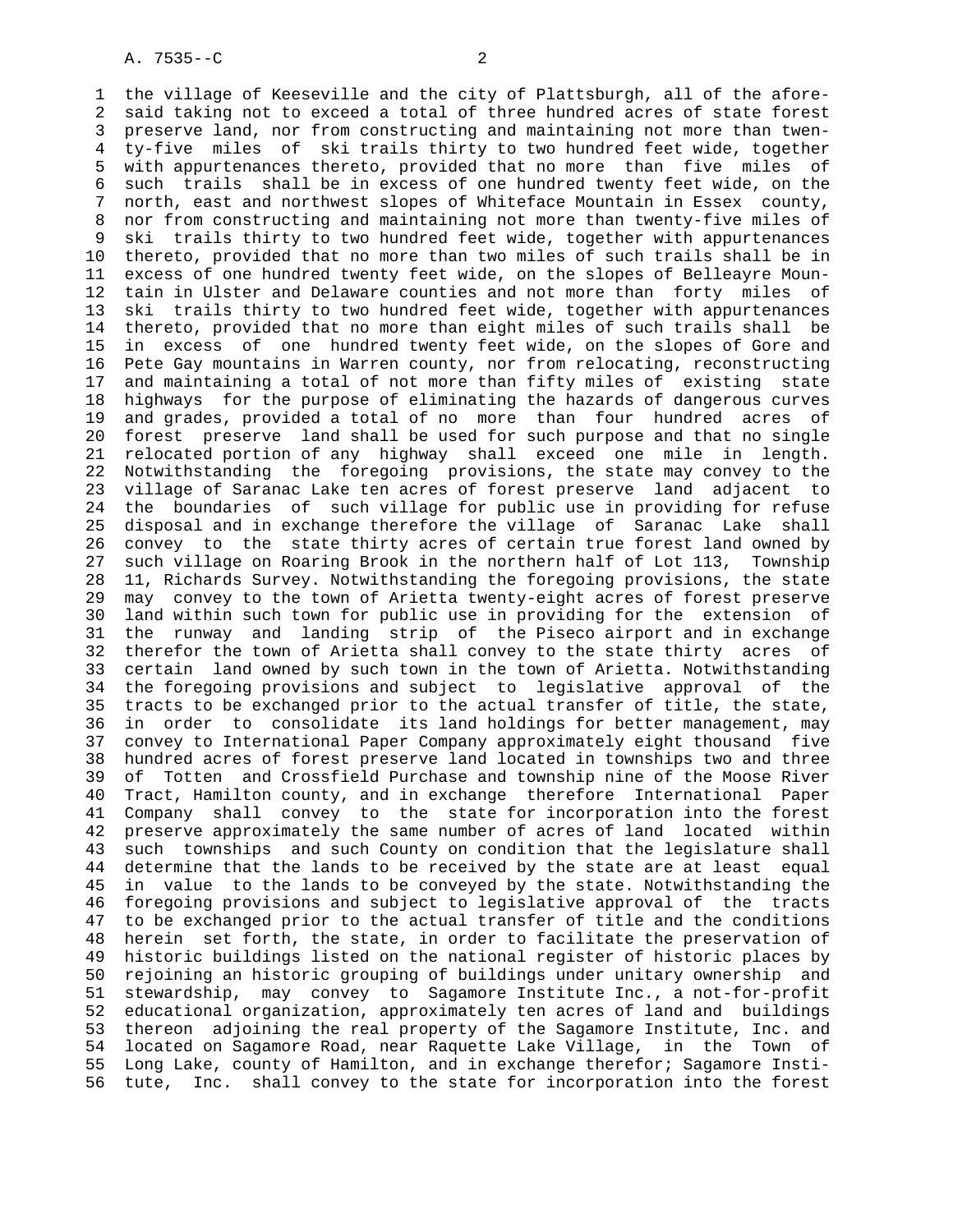1 preserve approximately two hundred acres of wild forest land located 2 within the Adirondack Park on condition that the legislature shall 3 determine that the lands to be received by the state are at least equal 4 in value to the lands and buildings to be conveyed by the state and that 5 the natural and historic character of the lands and buildings conveyed 6 by the state will be secured by appropriate covenants and restrictions 7 and that the lands and buildings conveyed by the state will reasonably 8 be available for public visits according to agreement between Sagamore 9 Institute, Inc. and the state. Notwithstanding the foregoing provisions<br>10 the state may convey to the town of Arietta fifty acres of forest the state may convey to the town of Arietta fifty acres of forest 11 preserve land within such town for public use in providing for the 12 extension of the runway and landing strip of the Piseco airport and 13 providing for the maintenance of a clear zone around such runway, and in 14 exchange therefor, the town of Arietta shall convey to the state fifty- 15 three acres of true forest land located in lot 2 township 2 Totten and 16 Crossfield's Purchase in the town of Lake Pleasant.

 17 Notwithstanding the foregoing provisions and subject to legislative 18 approval prior to actual transfer of title, the state may convey to the 19 town of Keene, Essex county, for public use as a cemetery owned by such 20 town, approximately twelve acres of forest preserve land within such 21 town and, in exchange therefor, the town of Keene shall convey to the 22 state for incorporation into the forest preserve approximately one 23 hundred forty-four acres of land, together with an easement over land 24 owned by such town including the riverbed adjacent to the land to be 25 conveyed to the state that will restrict further development of such 26 land, on condition that the legislature shall determine that the proper- 27 ty to be received by the state is at least equal in value to the land to 28 be conveyed by the state.

 29 Notwithstanding the foregoing provisions and subject to legislative 30 approval prior to actual transfer of title, because there is no viable 31 alternative to using forest preserve lands for the siting of drinking 32 water wells and necessary appurtenances and because such wells are 33 necessary to meet drinking water quality standards, the state may convey 34 to the town of Long Lake, Hamilton county, one acre of forest preserve 35 land within such town for public use as the site of such drinking water 36 wells and necessary appurtenances for the municipal water supply for the 37 hamlet of Raquette Lake. In exchange therefor, the town of Long Lake 38 shall convey to the state at least twelve acres of land located in 39 Hamilton county for incorporation into the forest preserve that the 40 legislature shall determine is at least equal in value to the land to be 41 conveyed by the state. The Raquette Lake surface reservoir shall be 42 abandoned as a drinking water supply source.

 43 Notwithstanding the foregoing provisions and subject to legislative 44 approval prior to actual transfer of title, the state may convey to 45 National Grid up to six acres adjoining State Route 56 in St. Lawrence 46 County where it passes through Forest Preserve in Township 5, Lots 1, 2, 47 5 and 6 that is necessary and appropriate for National Grid to construct 48 a new 46kV power line and in exchange therefore National Grid shall 49 convey to the state for incorporation into the forest preserve at least 50 10 acres of forest land owned by National Grid in St. Lawrence county, 51 on condition that the legislature shall determine that the property to 52 be received by the state is at least equal in value to the land conveyed 53 by the state.

 54 Notwithstanding the foregoing provisions, the legislature may author- 55 ize the settlement, according to terms determined by the legislature, of 56 title disputes in township forty, Totten and Crossfield purchase in the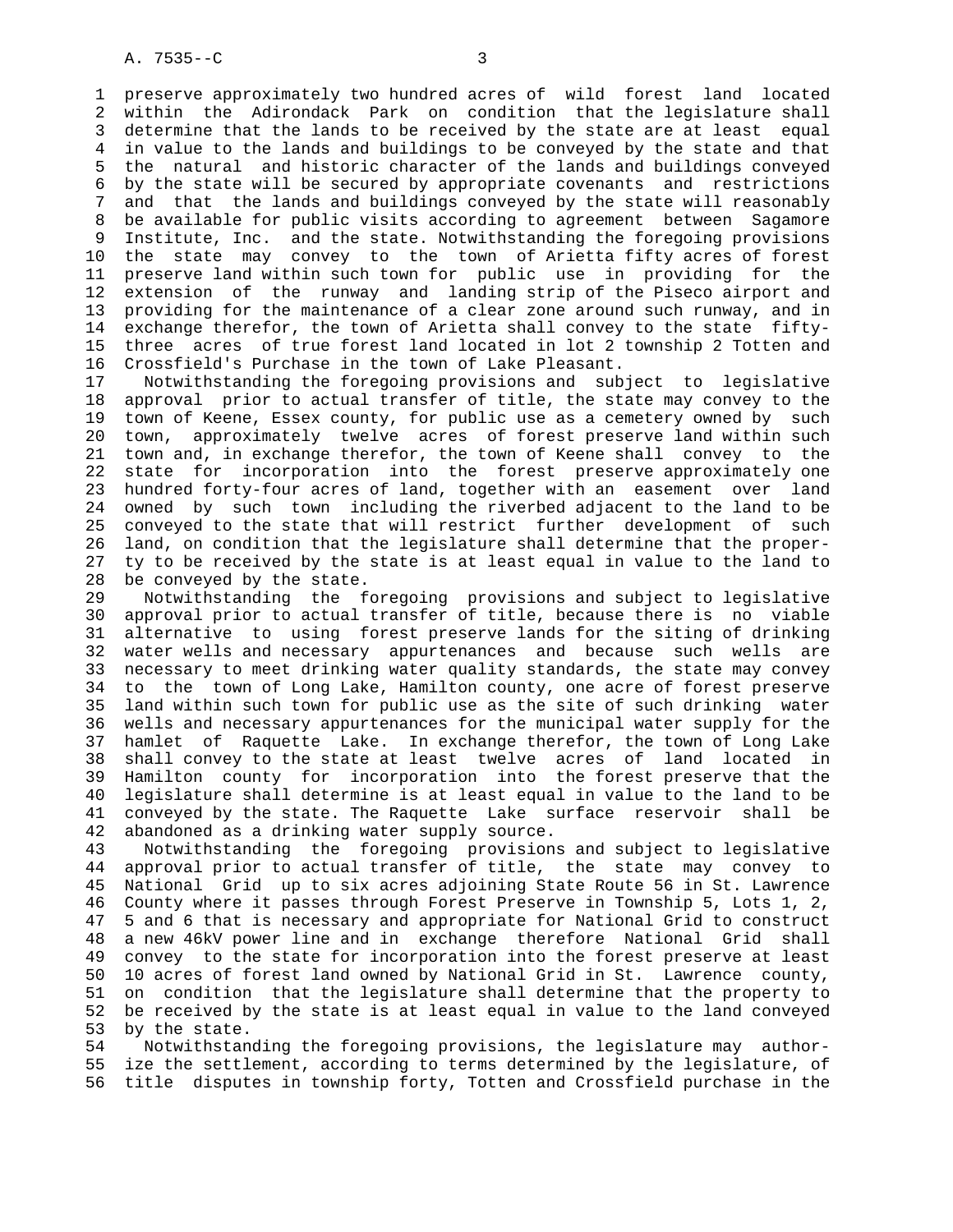1 town of Long Lake, Hamilton county, to resolve longstanding and compet- 2 ing claims of title between the state and private parties in said town- 3 ship, provided that prior to, and as a condition of such settlement, 4 land purchased without the use of state-appropriated funds, and suitable 5 for incorporation in the forest preserve within the Adirondack park, 6 shall be conveyed to the state on the condition that the legislature 7 shall determine that the property to be conveyed to the state shall 8 provide a net benefit to the forest preserve as compared to the township 9 forty lands subject to such settlement.

 10 Notwithstanding the foregoing provisions, the state may authorize NYCO 11 Minerals, Inc. to engage in mineral sampling operations, solely at its 12 expense, to determine the quantity and quality of wollastonite on 13 approximately 200 acres of forest preserve land contained in lot 8, 14 Stowers survey, town of Lewis, Essex county provided that NYCO Minerals, 15 Inc. shall provide the data and information derived from such drilling 16 to the state for appraisal purposes. Subject to legislative approval of 17 the tracts to be exchanged prior to the actual transfer of title, the 18 state may subsequently convey said lot 8 to NYCO Minerals, Inc., and, in 19 exchange therefor, NYCO Minerals, Inc. shall convey to the state for 20 incorporation into the forest preserve not less than the same number of 21 acres of land, on condition that the legislature shall determine that 22 the lands to be received by the state are equal to or greater than the 23 value of the land to be conveyed by the state and on condition that the 24 assessed value of the land to be conveyed to the state shall total not 25 less than one million dollars. When NYCO Minerals, Inc. terminates all 26 mining operations on such lot 8 it shall remediate the site and convey 27 title to such lot back to the state of New York for inclusion in the 28 forest preserve. In the event that lot 8 is not conveyed to NYCO 29 Minerals, Inc. pursuant to this paragraph, NYCO Minerals, Inc. never- 30 theless shall convey to the state for incorporation into the forest 31 preserve not less than the same number of acres of land that is 32 disturbed by any mineral sampling operations conducted on said lot 8 33 pursuant to this paragraph on condition that the legislature shall 34 determine that the lands to be received by the state are equal to or 35 greater than the value of the lands disturbed by the mineral sampling 36 operations.

 37 Notwithstanding the foregoing provisions and subject to legislative 38 approval prior to actual transfer of title, a total of no more than two 39 hundred fifty acres of forest preserve land shall be used for the estab- 40 lishment of a health and safety land account. Where no viable alterna- 41 tive exists and other criteria developed by the legislature are satis- 42 fied, a town, village or county may apply, pursuant to a process 43 determined by the legislature, to the health and safety land account for 44 projects limited to: address bridge hazards or safety on county high- 45 ways, and town highways listed on the local highway inventory maintained 46 by the department of transportation, dedicated, and in existence on 47 January first, two thousand fifteen, and annually plowed and regularly 48 maintained; elimination of the hazards of dangerous curves and grades on 49 county highways, and town highways listed on the local highway inventory 50 maintained by the department of transportation, dedicated, and in exist- 51 ence on January first, two thousand fifteen, and annually plowed and 52 regularly maintained; relocation and reconstruction and maintenance of 53 county highways, and town highways listed on the local highway inventory 54 maintained by the department of transportation, dedicated, and in exist- 55 ence on January first, two thousand fifteen and annually plowed and 56 regularly maintained, provided further that no single relocated portion